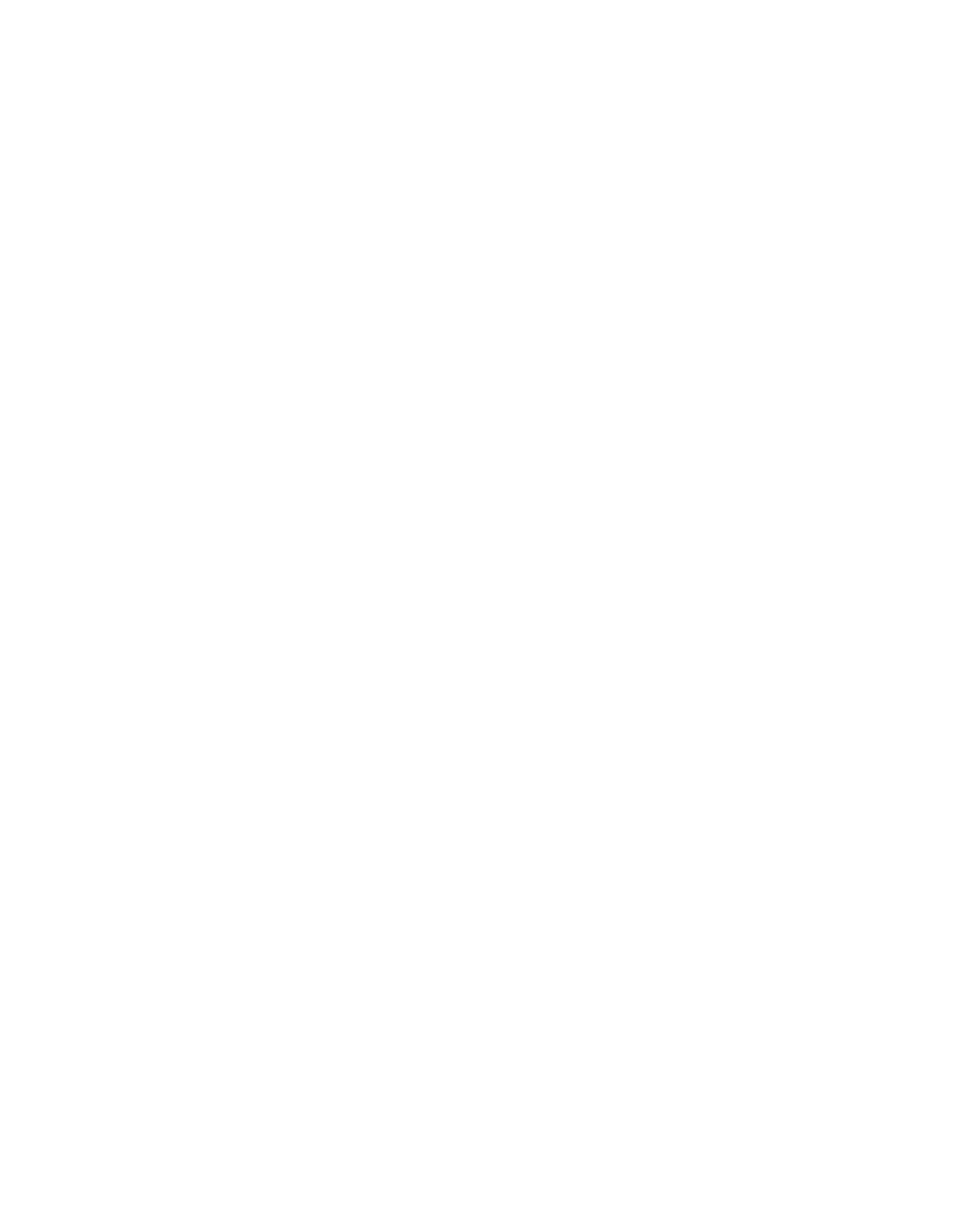## **Tight Diamond Interchange (TDI)**

Also known as a compact diamond interchange, this is the most commonly used interchange type for freeway connections to local roads, and most of the existing interchanges along I-10 within Pima County are of this type. This interchange provides for good traffic operations where ROW is restricted, such as the limitations imposed by the railroad along the eastern side of the interstate and the Santa Cruz River along the west. The ramps between the interstate and crossroad form a diamond shape in the traditional interchange layout, and this works well with frontage roads along each side of the freeway. Traffic exiting the interstate merges with other traffic on the frontage road and can turn in either direction onto the crossroad or can continue straight through the intersection to remain on the frontage road. The "tight" or "compact" designation comes from the spacing of the two ramp intersections. Typically, when the intersections are separated by less than 600 feet, it is designated as a "tight" diamond and the traffic signals of the two intersections function together to provide for better flow of traffic through both intersections.

## **Single Point Urban Interchange (SPUI)**

A SPUI is a variation of a diamond style interchange that combines the two intersections of a tight diamond into a single intersection. The four ramps between the interstate and crossroad are the same as other diamond interchanges, but as they approach the crossroad, they converge into a single intersection, either above the freeway on a bridge or below the freeway at grade. The benefit is the one signalized intersection rather than two separate intersections of the tight diamond. Typically, the left turn curves are much higher radii, thus allowing for a higher speed left turn, which increases the volume of traffic that can move through each phase of the signal. Through movements along the frontage roads can be accommodated by adding another phase to the signals, but this diminishes the traffic operation performance and overall interchange capacity. The suitability of type of interchange is also dependent on the geometric configuration of the crossroad to the freeway. If the crossing angle between the two roadways is not close to perpendicular, the curves for the opposing left turns become imbalanced, which significantly increases the structure costs and the length of time required for drivers to clear the intersection. These inefficiencies limit the locations where a SPUI can be used cost effectively.

## **Diverging Diamond Interchange (DDI)**

The DDI is a relatively new type of diamond interchange that is gaining popularity because of the efficiency of traffic movements. There is an intersection on each side of the freeway similar to a tight diamond, but with a DDI, the local street traffic crosses sides, from right to left, within the roadway segment over the freeway. This allows for both crossroad turning movements onto the freeway entrance ramps to be made in a free-flow left manner—the right turn onto the near-side ramps as well as the left turn onto the far-side entrance ramp. The through-movement crosses back over to the normal right side of the roadway at the far-side intersection. In a similar manner, the left and right turns off of the ramps onto the crossroads can be made without conflicts with opposing traffic. This allows the traffic signals at each of the two intersections to be operated with only two phases as opposed to the typical three-phase signals<sup>15</sup> of the TDI. The elimination of one signal phase provides for a greater flow of traffic through the intersections with less delay. One of the major

 <sup>15</sup> A signal phase is the total period of time necessary to indicate green, yellow, and red for an individual direction of travel through an intersection.

*Interstate 10, Ina Road Traffic Interchange (TI) to Ruthrauff Road TI, Draft Environmental Assessment* Federal Aid No. 010‐D (211)N | ADOT Project No. 010 PM 247 H7583 01L May 2012